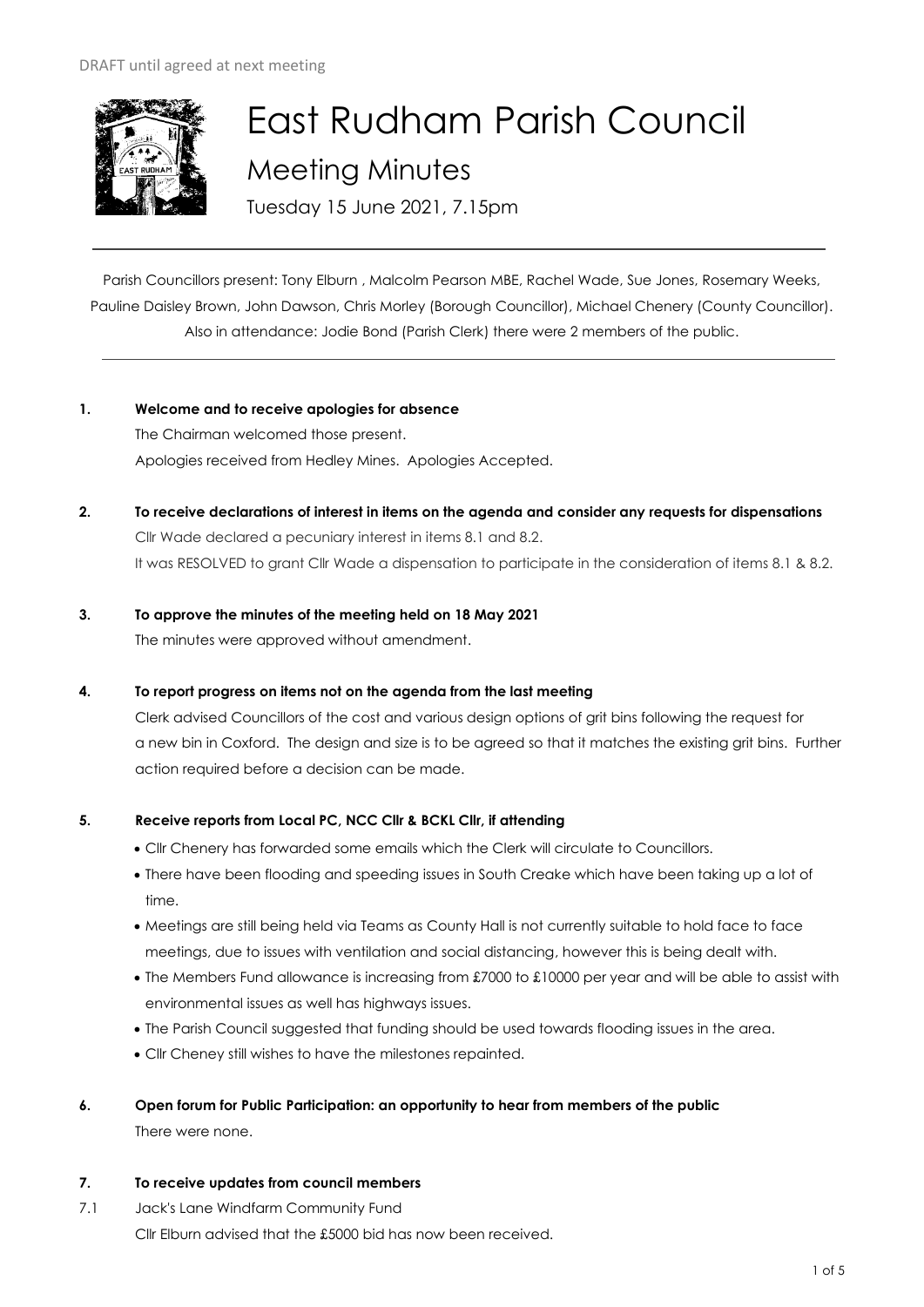#### 7.2 SAM2

Cllr Elburn has temporarily taken on the SAM2 rota in Cllr Mines' absence. There have been some technical issues with the laptop so there is no data to share at this meeting. Cllr Elburn invited anyone else to take on the SAM2 if they wish. Cllr Wade will ask her husband.

- 7.3 Conservation Area in Churchyard No further update.
- 7.4 Village Christmas Tree No further update

#### **8. Open Spaces & Highways Issues**

#### 8.1 Village green

The picnic tables continue to be a success. Cllr Wade has employed a garden maintenance person, via her own business on the green, to carry out the grass cutting around the tables and around the water pump.

The car park is getting busy and the Post Office van is having trouble parking there on the scheduled days. Following discussion the Council agreed to install a designated sign, either on a post or on the surface, to 'keep clear' a space for the van to park on the days they visit.

Clerk or Chairman to follow up with the permission to install posts and chain opposite one or two properties to prevent cars parking and allowing the homeowners to enter and exit their own drives without obstruction.

It was agreed to prioritise the signs for the Post Office van and then follow up with the posts and chains.

Cllr Wade would like to organise events on the green for the Queens Jubilee next year. These will be co-ordinated and organised via Cllr Wades business, Janes Coffee Shop. The Council agreed to allow the green to be used for community events and it was suggested that a beacon may also be organised to mark the event.

Cllr Pearson reported that the defibrillator had been activated due to an incident at The Crown. It was reported that the code was not given out by the ambulance service due to the patient remaining consciousness.

It was discussed and agreed to give the defib cabinet code to The Crown and Janes Coffee Shop. Parishioners will be made aware of this via the newsletter, but in an emergency call 999 and the ambulance service will give out the code.

The defibrillator is moving to a new system and must be re-registered, which the ambulance service is advising. However, we use Community Heartbeat Trust and they have concerns with security and data protection issues. Following communications, the ambulance service has now agreed that we may continue to liaise directly with CHT. The issues have now been resolved, but Cllr Pearson may write a letter to express our frustration and concerns at how poorly this has been handled.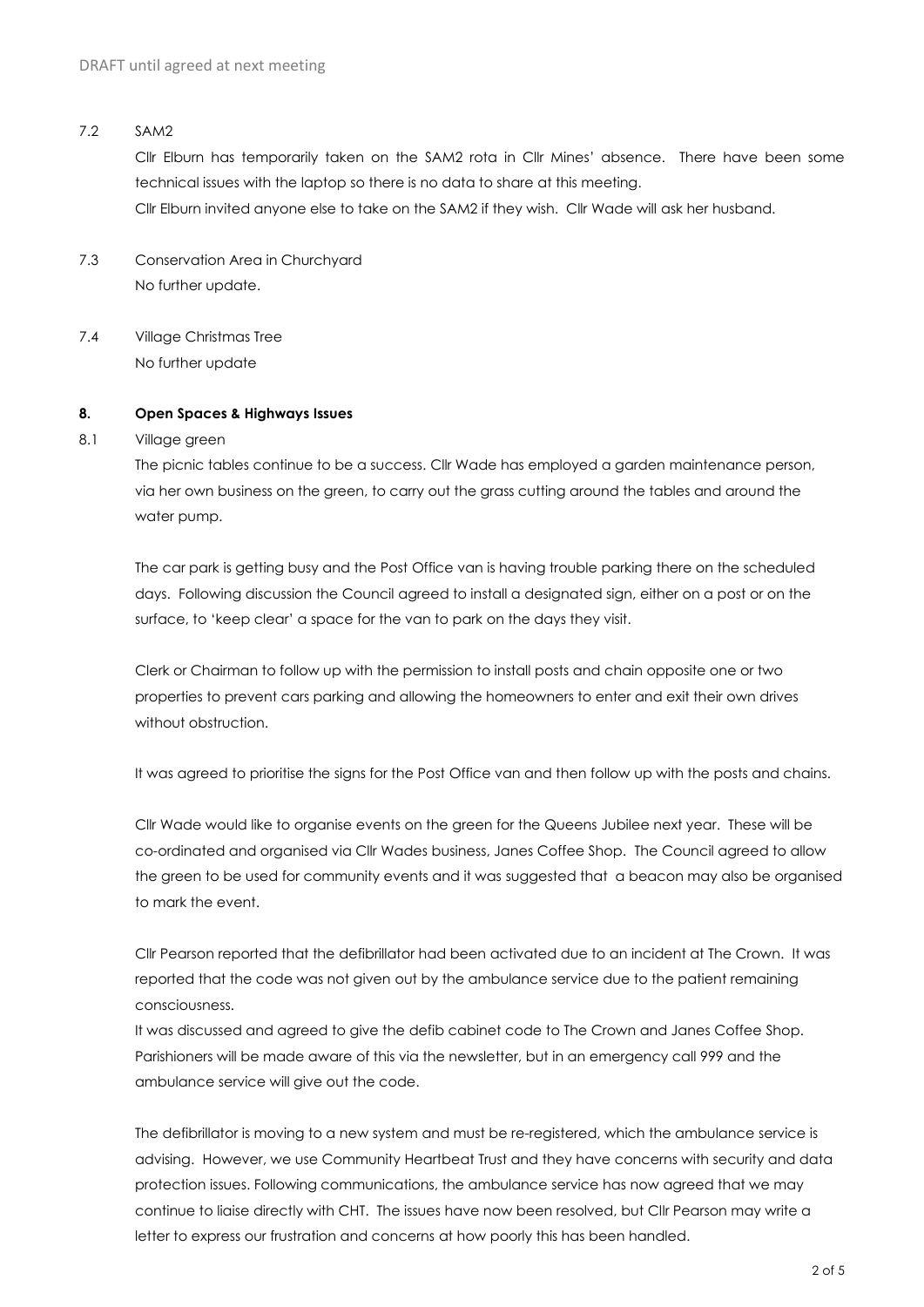#### 8.2 School access update

The dropped kerb work will be carried out by Highways, hopefully during the school holidays.

8.3 UK Power Networks - Proposed Undergrounding Project update No further update yet. We are waiting to hear whether UKPN will accept our proposal for the new site.

#### 8.4 Speed Watch and Speeding

Cllr Pearson suggested utilising some of the NCC Members Fund, possibly for an additional SAM2 or further village gateways in the future. Further consideration required.

8.5 Consider Village Sign Replacement, including the Flint Mound. Cllr Elburn is awaiting some quotes to replace the signpost and mound. Further update to follow.

#### **9. Playpark update**

The £5000 grant from Jacks Lane Windfarm has been received. There is no further update on the CIL funding yet. WRPC fund of £513 will be received within the next few weeks.

Cllr Wade advised that once we know whether we have received the CIL funding we can move forward with the funding bids for the under 5's part of the play area. Cllr Wade will organise some quotations in readiness. Thanks, given.

#### **10. East Rudham Cemetery**

An email had been received from a parishioner who used to live in the village and who has a family member in the cemetery. They had concerns with the untidiness of the cemetery. Cllr Elburn advised that the visit had been between cuts.

It was discussed and agreed that enforcement of the cemetery rules will be implemented to ensure that graves are well maintained, this may include replacing glass vases with plastic vases, to prevent broken glass which can occur during a frost. A note will be included in the next newsletter to this effect. Cllr Weeks to liaise with Cllr Elburn.

Cllr Wade suggested obtaining quotations for the cemetery grass cutting, as a comparison to the existing grass cutting service.

Cllr Elburn also advised that there may be a new cemetery clerk taking over from Mrs Elburn.

#### **11. Newsletter**

Cllr Weeks requested inclusions to be received by mid August please. Cllr Wade has requested a list of distributors and the properties they deliver to, to ensure everyone has an equal share to deliver.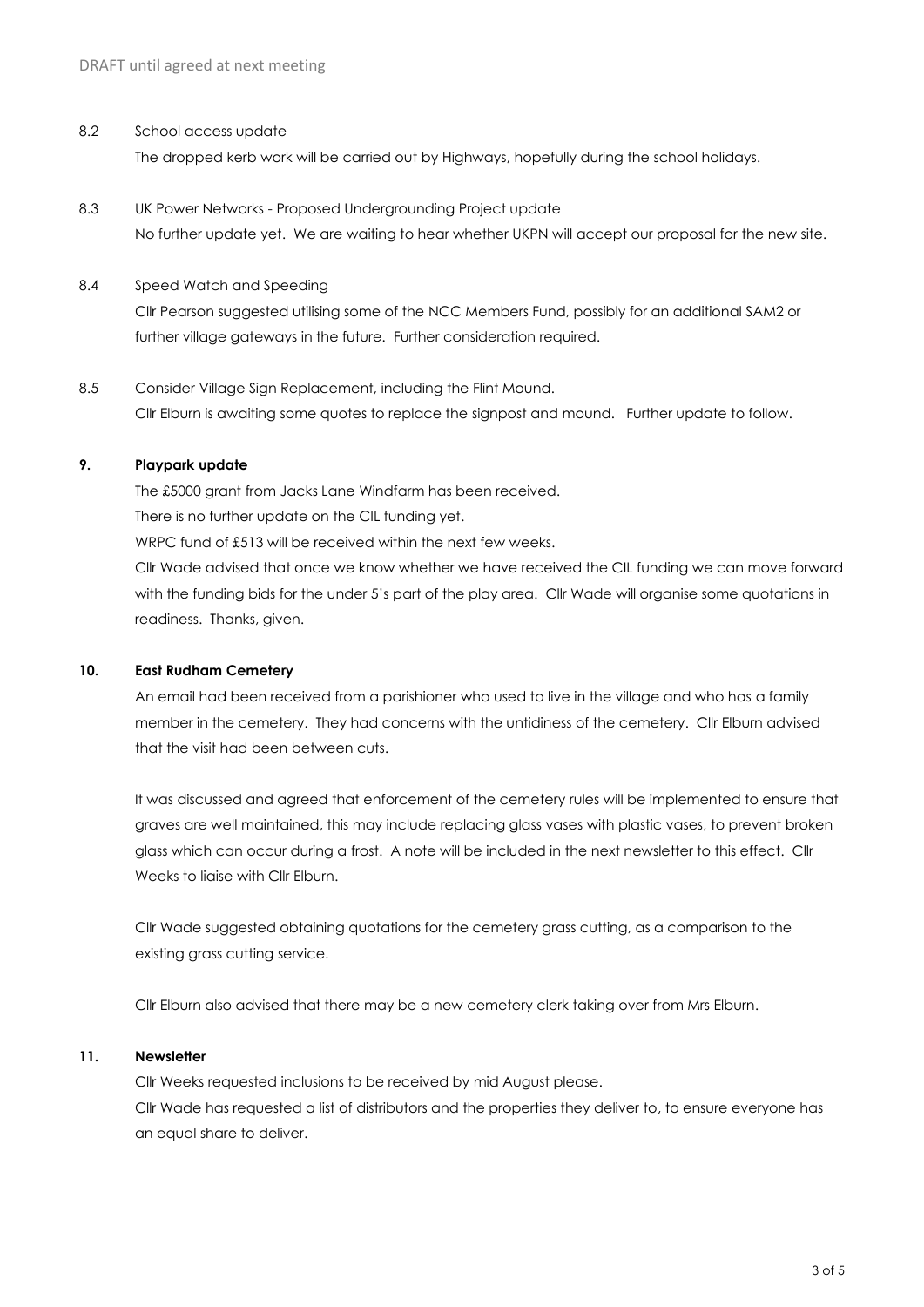### **12. Planning Matters**

Back Lane

The Clerk had been in contact with Borough and County Council regarding the use of Back Lane and the sians that had been erected.

County Council have provided some forms for local residents who have used the route over a 20 year period to complete as evidence of use.

12.1 To receive results of applications.

21/00182/F Broomsthorpe Hall Tatterford Road Broomsthorpe East Rudham Norfolk PE31 6TQ Variation of Condition 9 of Planning Permission 13/00514/F: Conversion of redundant agricultural buildings to 6 residential dwellings PC comment - Supports | KLWNBC decision – Pending

21/00729/F | Broomsthorpe Hall, Tatterford Road, East Rudham REMOVAL OR VARIATION OF CONDITION 9 OF PLANNING PERMISSION 13/00514/F: Conversion of redundant agricultural buildings to 6 residential dwellings PC Comment – Supports | BCKLWN – Pending

21/00175/RM Land NW of St Patricks Villa Back Lane East Rudham Norfolk Pair of detached self-build dwelling and garages PC comment - Supports | KLWNBC decision – Pending

21/00498/F | Land NE of 5 Eye Lane and S of The Bungalow Fakenham Road, East Rudham Norfolk Proposed residential development PC Comment – Supports with some highway concerns | BCKLWN – Pending

12.2 To receive applications for consideration

21/00992/F | Change of use of school to dwelling at East & West Rudham Pre School Group School Road East Rudham King's Lynn Norfolk PE31 8RF PC Comment – Supports Cllr Daisley-Brown expressed views from parishioners in the village that are not happy that this is not

continuing as a community use dwelling but a private dwelling.

21/01010/F | Change of use from butchers shop and premises to dwelling at J Kew Butcher Station Road East Rudham Norfolk PE31 8RB PC Comment – Supports

21/01011/F | Construction of four Dwellings

at Land To Rear of Old White Horse Station Road East Rudham Norfolk

PC Comment – Supports with reservations regarding additional traffic exiting onto Station Road. Also, it was emphasised that conservation area regulations must be adhered to.

Cllr Daisley Brown suggested implementing a Local Plan as this has proved useful in her previous experience. Cllr Weeks advised that it is an expensive exercise.